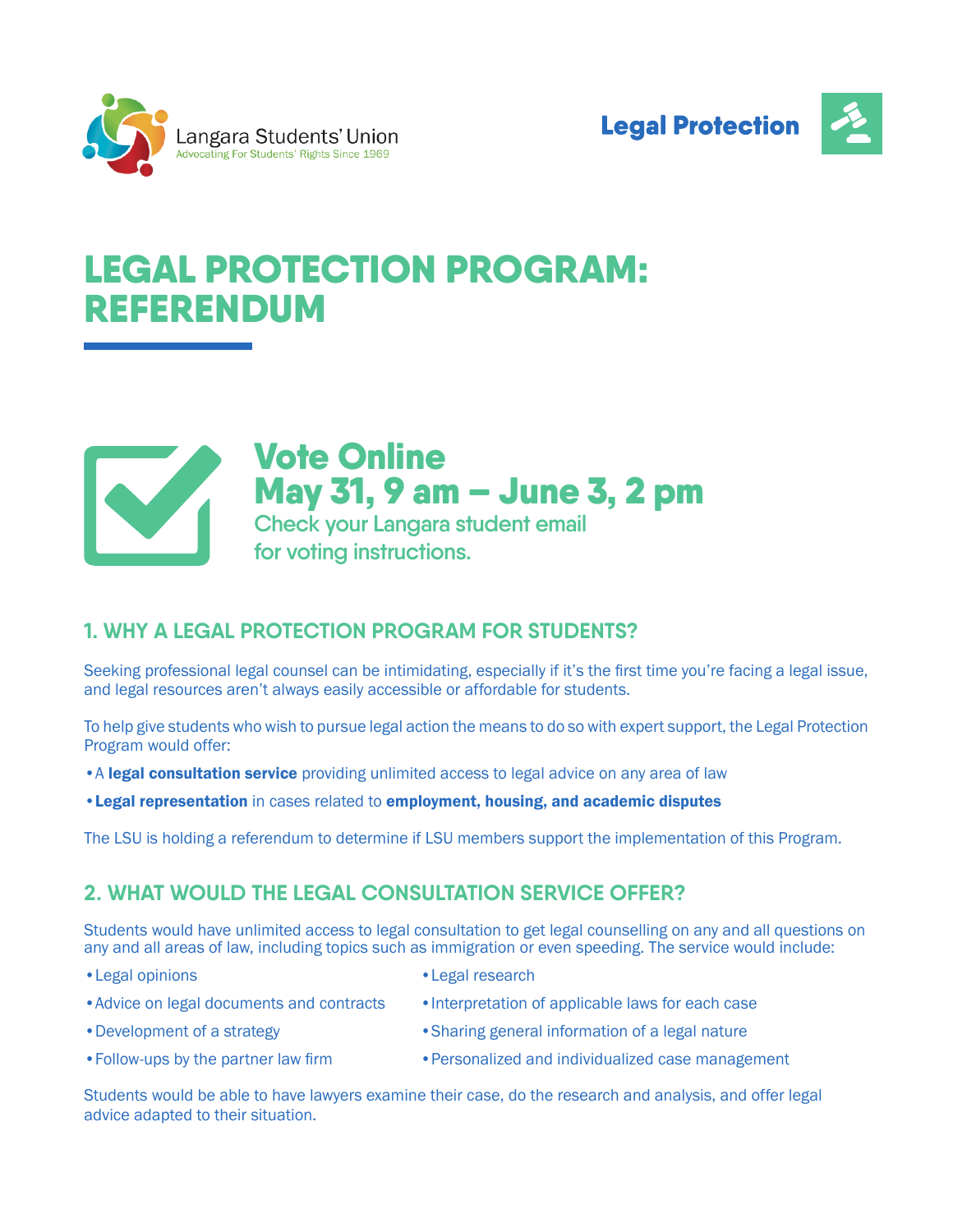# **3. WHAT WOULD BE INCLUDED IN LEGAL REPRESENTATION?**

A lawyer would take charge of proceedings related to the following areas of law:



**Housing disputes**

Legal expenses arising from a dispute over a housing lease, such as a dispated rent increase, an illegal eviction, or a breach of a condition in the lease.



#### **Employment disputes**

Legal fees related to a dispute relating to a current or future contract of employment, with respect to labour standards for grievances not covered by a union or a government agency. However, the Program does not include legal fees if the student is eligible for legal representation services provided by a government agency. Occupational health and safety disputes are not included in legal representation services.



#### **Disputes with an academic institution**

A student's legal expenses in the event of a dispute with an academic institution. This excludes cases related to sexual misconduct or a criminal act.

#### If a case requires it, legal representation would include:

- Lawyers' fees
- Legal expenses (disbursements): attendance fees, court fees (except for fees the student may be ordered to pay by the court), and witness expenses
- Fees for an expert witness, up to a maximum of \$1,000

### **4. WHO WOULD BE ELIGIBLE AND HOW MUCH WOULD IT COST?**

All LSU members would be eligible. They would be charged \$33 for 12 months of access (\$2.75 per month), automatically included in tuition and other fees.

# **5. COULD I OPT OUT?**

Yes, the Program would be designed to allow students to opt out and receive a full refund of the fee. The process would be similar to what is currently in place for the LSU Health & Dental Plan during the Change-of-Coverage Period at the beginning of the semester. Unlike the Plan, however, no proof of alternative coverage would be required to opt out of this service.

# **6. COULD I CHOOSE MY OWN LEGAL REPRESENTATION?**

Legal costs incurred by students could only be claimed when using the lawyers assigned to them through the Program. If a student chose to use a different lawyer, their claim would not be reimbursed.